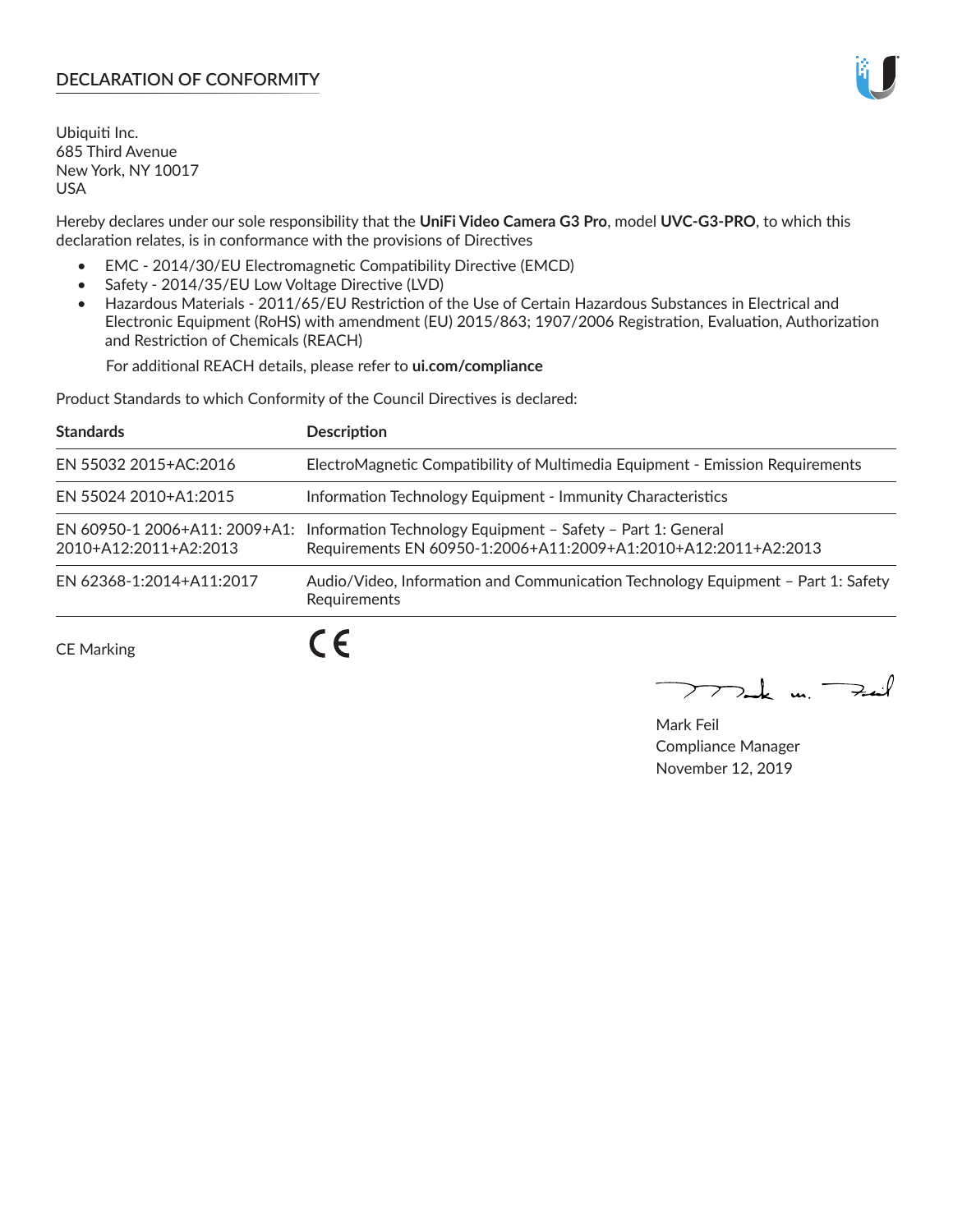# **DECLARATION OF CONFORMITY**



## **български** [Bulgarian]

С настоящото Ubiquiti декларира, че това устройство UVC-G3-PRO е в съответствие със съществените изисквания и други приложими разпоредби на Директиви 2014/30/ЕС, 2014/35/ЕС.

## **Hrvatski** [Croatian]

Ubiquiti ovim putem izjavljuje da je ovaj uređaj UVC-G3-PRO sukladan osnovnim zahtjevima i ostalim bitnim odredbama Direktiva 2014/30/EU, 2014/35/EU.

# **Čeština** [Czech]

Ubiquiti tímto prohlašuje, že toto UVC-G3-PRO zařízení, je ve shodě se základními požadavky a dalšími příslušnými ustanoveními směrnic 2014/30/EU, 2014/35/EU.

## **Dansk** [Danish]

Hermed, Ubiquiti, erklærer at denne UVC-G3-PRO enhed, er i overensstemmelse med de væsentlige krav og øvrige relevante krav i direktiver 2014/30/EU, 2014/35/EU.

## **Nederlands** [Dutch]

Hierbij verklaart Ubiquiti, dat deze UVC-G3-PRO apparaat, in overeenstemming is met de essentiële eisen en de andere relevante bepalingen van richtlijnen 2014/30/EU, 2014/35/EU.

### **English**

Hereby, Ubiquiti, declares that this UVC-G3-PRO device, is in compliance with the essential requirements and other relevant provisions of Directives 2014/30/EU, 2014/35/EU.

## **Eesti keel** [Estonian]

Käesolevaga Ubiquiti kinnitab, et antud UVC-G3-PRO seade, on vastavus olulistele nõuetele ja teistele asjakohastele sätetele direktiivide 2014/30/EL, 2014/35/EL.

# **Suomi** [Finnish]

Täten Ubiquiti vakuuttaa, että tämä UVC-G3-PRO laite, on yhdenmukainen olennaisten vaatimusten ja muiden sitä koskevien direktiivien 2014/30/EU, 2014/35/EU.

# **Français** [French]

Par la présente Ubiquiti déclare que l'appareil UVC-G3-PRO, est conforme aux exigences essentielles et aux autres dispositions pertinentes des directives 2014/30/UE, 2014/35/UE.

# **Deutsch** [German]

Hiermit erklärt Ubiquiti, dass sich dieses UVC-G3-PRO Gerät, in Übereinstimmung mit den grundlegenden Anforderungen und den anderen relevanten Vorschriften der Richtlinien 2014/30/EU, 2014/35/EU befindet.

# **Ελληνικά** [Greek]

Δια του παρόντος, Ubiquiti, δηλώνει ότι αυτή η συσκευή UVC-G3-PRO, είναι σε συμμόρφωση με τις βασικές απαιτήσεις και τις λοιπές σχετικές διατάξεις των οδηγιών 2014/30/EE, 2014/35/EE.

### **Magyar** [Hungarian]

Ezennel Ubiquiti kijelenti, hogy ez a UVC-G3-PRO készülék megfelel az alapvető követelményeknek és más vonatkozó 2014/30/EU, 2014/35/EU irányelvek rendelkezéseit.

### **Íslenska** [Icelandic]

Hér, Ubiquiti, því yfir að þetta UVC-G3-PRO tæki er í samræmi við grunnkröfur og önnur viðeigandi ákvæði tilskipana 2014/30/ESB, 2014/35/ESB.

### **Italiano** [Italian]

Con la presente, Ubiquiti, dichiara che questo dispositivo UVC-G3-PRO, è conforme ai requisiti essenziali ed alle altre disposizioni pertinenti delle direttive 2014/30/UE, 2014/35/UE.